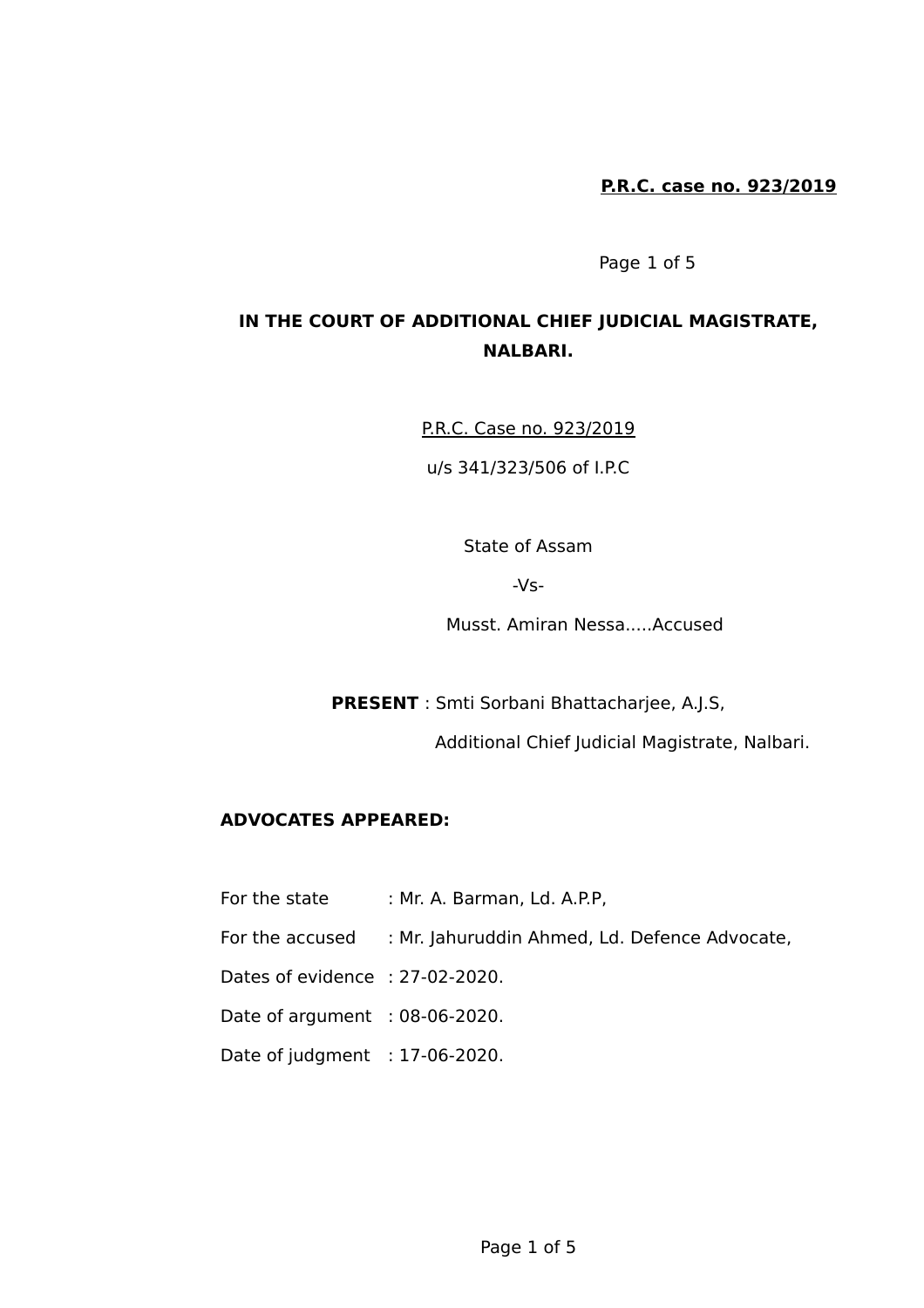Page 2 of 5

#### **J U D G M E N T**

### **PROSECUTION CASE:**

1) The prosecution case in brief as unfolded from the 'ejahar' dated 12-12-2018 filed by the informant Miss. Kadbhanu Begum against the accused persons namely Amiran Nessa, Amijan Begum and Parmin Begum is that on 12/12/2018 at about 3 pm, the goat of the accused persons was eating mustard cultivation of the informant and while she was chasing away the goat, the aforesaid accused persons surrounded her and also restrained her in the paddy field and strangled her neck with a rope. Accused Amijan Begum and Parmin Begum assaulted her in different parts of her body and tore her wearing clothes and also threatened to kill her.

2) The said 'ejahar' was received and registered as Mukalmua P.S case no. 455/18 u/s 341/325/506/34 of I.P.C dated 12/12/18. After completion of investigation charge-sheet no. 298/18 dated 29/12/18 was submitted against accused Amiran Nessa u/s 341/294/506 I.P.C. Copy was furnished to the accused person and particulars of offence u/s 341/323/506 I.P.C was read over and explained to the accused person to which she pleaded not guilty and claimed to be tried.

#### 3) **POINTS FOR DETERMINATION:**

I. Whether the accused on or about 12/12/2018 at about 3 pm at Madhya Kajiachor under Mukalmua P.S. voluntarily obstructed the informant Kadbhanu Begum so as to prevent her from proceeding in direction in which she had right to proceed and thereby committed an offence punishable u/s 341 of I.P.C?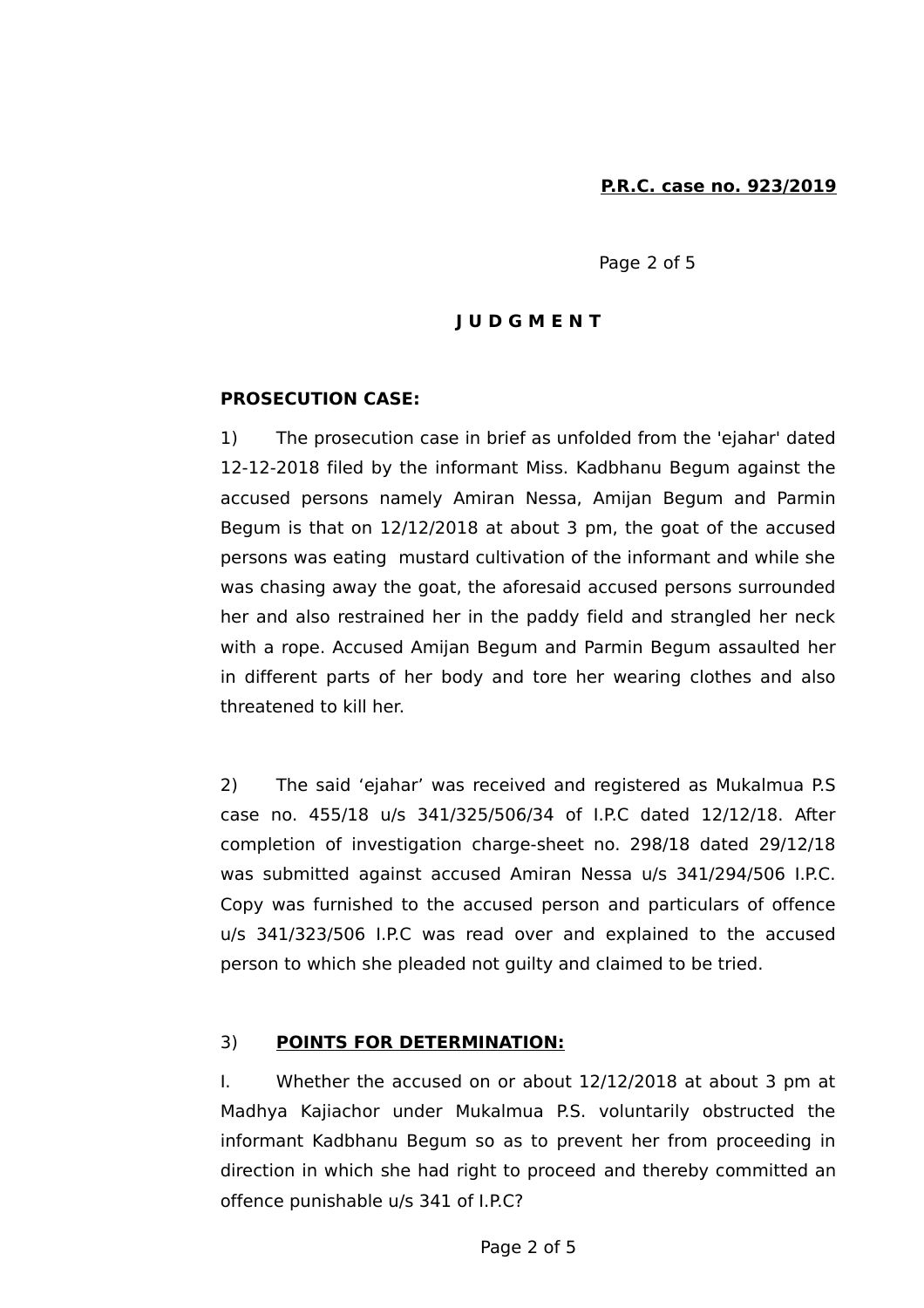Page 3 of 5

II. Whether the accused person on the same day, time and place voluntarily caused hurt to the informant Kadbhanu Begum and thereby committed an offence punishable u/s 323 of I.P.C?

III. Whether the accused on the same day, time and place threatened the informant with injury to her person with intent to cause alarm and thereby committed an offence punishable u/s 506 of I.P.C ?

### **4) DISCUSSION, DECISION AND REASONS THEREOF:**

The prosecution side examined the informant only as PW1. The defence declined to adduce any evidence. The statement in defence of the accused person u/s 313 Cr.P.C was recorded wherein she took the plea of false implication. I have heard the arguments advanced by learned counsels of both the sides and also perused the evidence available on record, my findings with reasons are as follows:

5) In this case the prosecution examined only the informant cum victim namely Kadhbanu Begum. The evidence of the informant cum victim (PW-1) reveals that on the day of incident the goat of accused ate her grains and an altercation took place between her and the accused regarding the incident. She lodged the case out of anger and now they have amicably settled the matter between them. In her crossexamination she stated that she has no grievance against the accused. The prosecution failed to examine any other witness in this case. From the evidence of the informant cum victim it is apparent that she has not incriminated the accused of committing any offence and the matter has been amicably settled between both the parties. There is no iota of evidence in this case to hold the accused guilty of the alleged offences.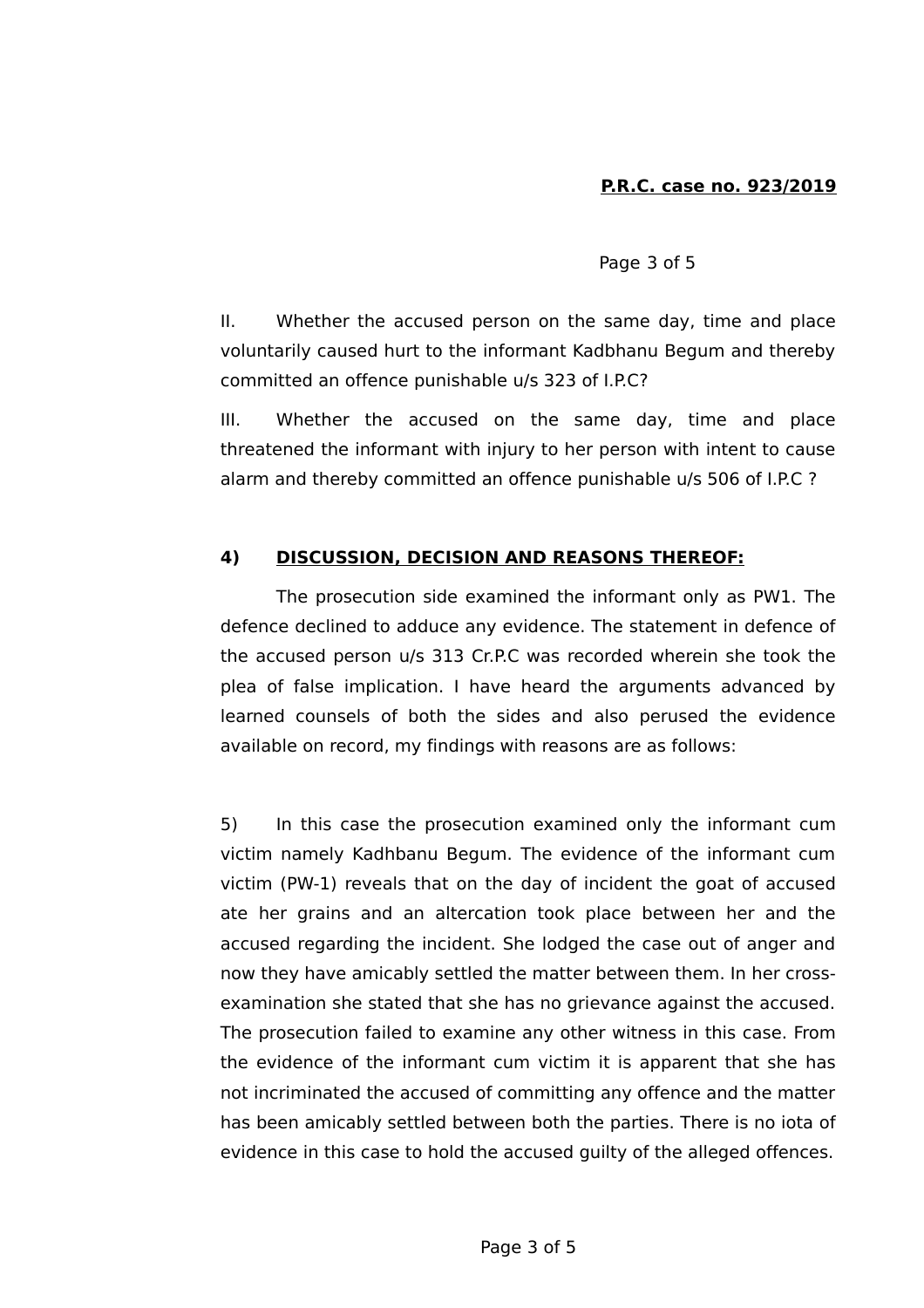#### Page 4 of 5

6) On appreciation of the testimony of witnesses and the materials available on record, I find that the prosecution has failed to establish the essential ingredients so required to constitute the charged offence beyond reasonable doubt by leading clear, cogent & convincing evidence. The accused Amiran Nessa is found not guilty for the offences u/s 341/323/506 I.P.C and hence, she is acquitted and set at liberty forthwith. Bail bond of the accused person and her surety shall remain in force for a further period of six months as per amended CrPC.

Given under my hand and seal of this court on this  $17<sup>th</sup>$  day of June, 2020 in virtual court.

> Smti Sorbani Bhattacharjee, A.J.S, Additional Chief Judicial Magistrate, Nalbari